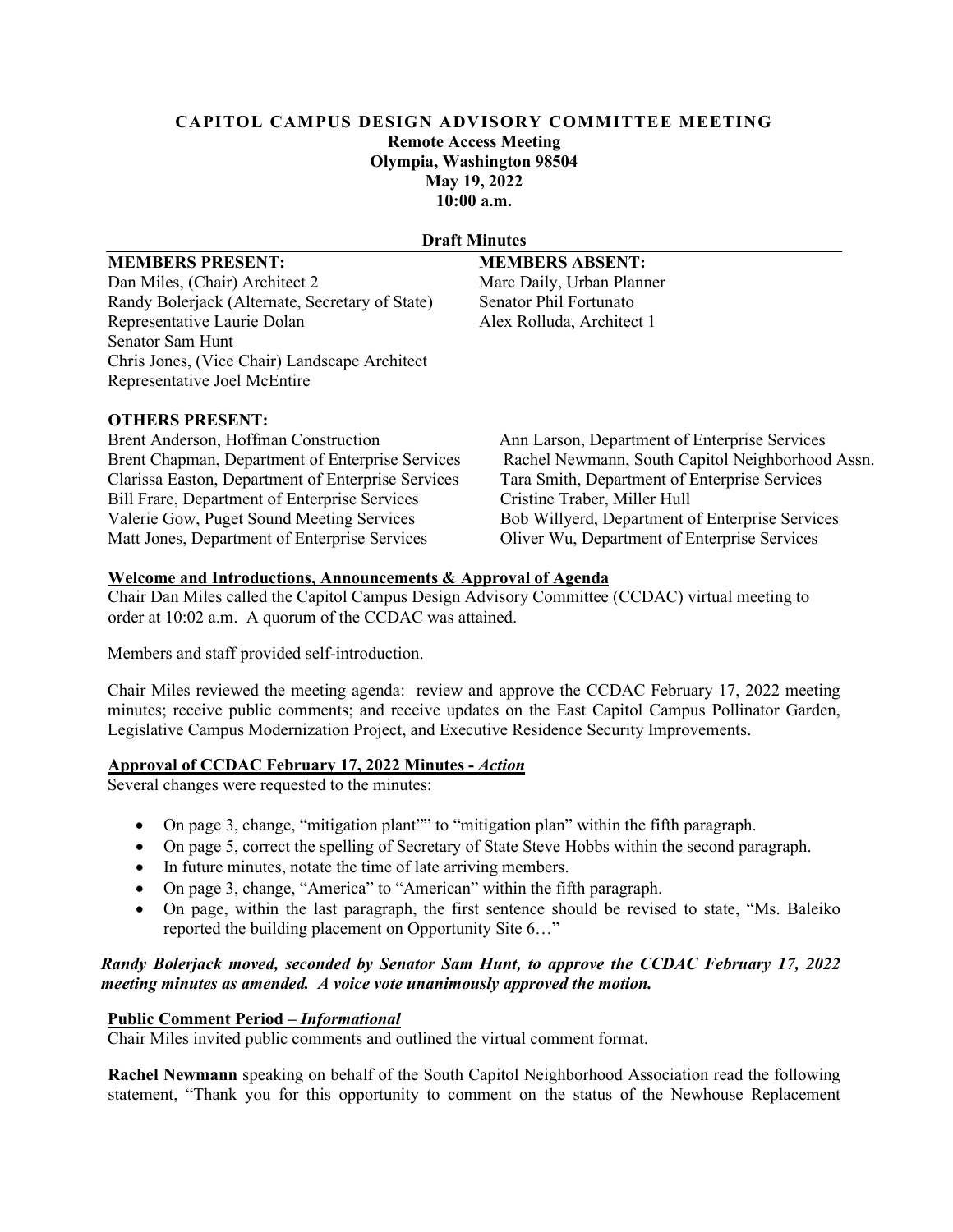project. Throughout the LCM process, we have appreciated the series of stakeholder meetings that DES has sponsored in an effort to seek input from us and other interested groups. As you know, we have invested significant time and energy to respond thoughtfully and constructively both at those meetings and before CCDAC and the State Capitol Committee (SCC). Unfortunately, many of the concerns and suggestions we have raised have not been addressed. We continue to advocate strongly that the LCM project embrace and support the Olmsted vision and the Capitol Campus Master Plan. To this end, we were pleased that DES took steps to meet with representatives of Olmsted Parks, who are steeped in knowledge and understanding of Olmsted principles of design. For a project of this scope and importance, we stress the value and necessity to utilize formal peer review in this process moving forward. This level of expertise is necessary for the campus landscape, buildings, and historic preservation. It is our understanding that the SEPA checklist is nearing finalization and we look forward to responding to the Department's findings. As this project evolves, we hope that the Project Executive Team, DES, CCDAC, and SCC will keep an open mind to options that arise and that there will be more opportunities for a problem-solving stakeholder format that encourages dialogue rather than one-way communication. This worked well for the Pritchard renovation and the Deschutes Estuary projects and we continue to encourage the Department to use this same approach for the Newhouse Replacement project, a project of this magnitude and importance to Capitol Campus. Thank you."

Chair Miles reported the public was invited to submit comments by email to DES no later than 4 p.m. on the day prior to the meeting.

Assistant Director Bill Frare advised that DES received no additional comments by the deadline.

## **East Capitol Campus Pollinator Garden** *- Informational*

Chair Miles invited Brent Chapman, PhD, DES Buildings & Grounds Property Manager, to provide an update on the East Capitol Campus Pollinator Garden.

Manager Chapman reported the new garden is located on the East Capitol Campus and is representative of the entire campus. Last year, the Legislature adopted a bill to improve efforts across the state to promote more pollinator habitat and the education of citizens on the importance of pollinators. Approximately 70% of all food crops across the world rely on healthy vital pollinator organisms for successful pollination. One good example is fruit crops in Eastern Washington that rely on pollinators. Following the legislative session in 2021, representatives from the Washington Department Fish and Wildlife (WDFW), Department of Agriculture, and the Governor's Office approached DES staff to discuss the possibility of installing an educational demonstration pollinator garden on Capitol Campus.

The purpose of the Capitol Campus Pollinator Garden is to develop, install, maintain, and promote a pollinator garden on Washington State Capitol Campus in Olympia, Washington. The focus of the garden is on invertebrate pollinators and communicating how to support their diverse habitat needs to tenants, visitors, and the public who visit Capitol Campus.

The garden is a collaborative effort between multiple agencies and private industries in the state to include the Washington State Department of Enterprise Services responsible for the care and custody of Capitol Campus, Governor's Office, WDFW, Washington State Department of Agriculture, the Woodland Park Zoo, Xerces Society, and local tribes (Squaxin Island, Nisqually & Chehalis).

Manager Chapman shared photos of the site of the pollinator garden on the east campus, which was selected by the WDFW representatives and other members of the Pollinator Committee.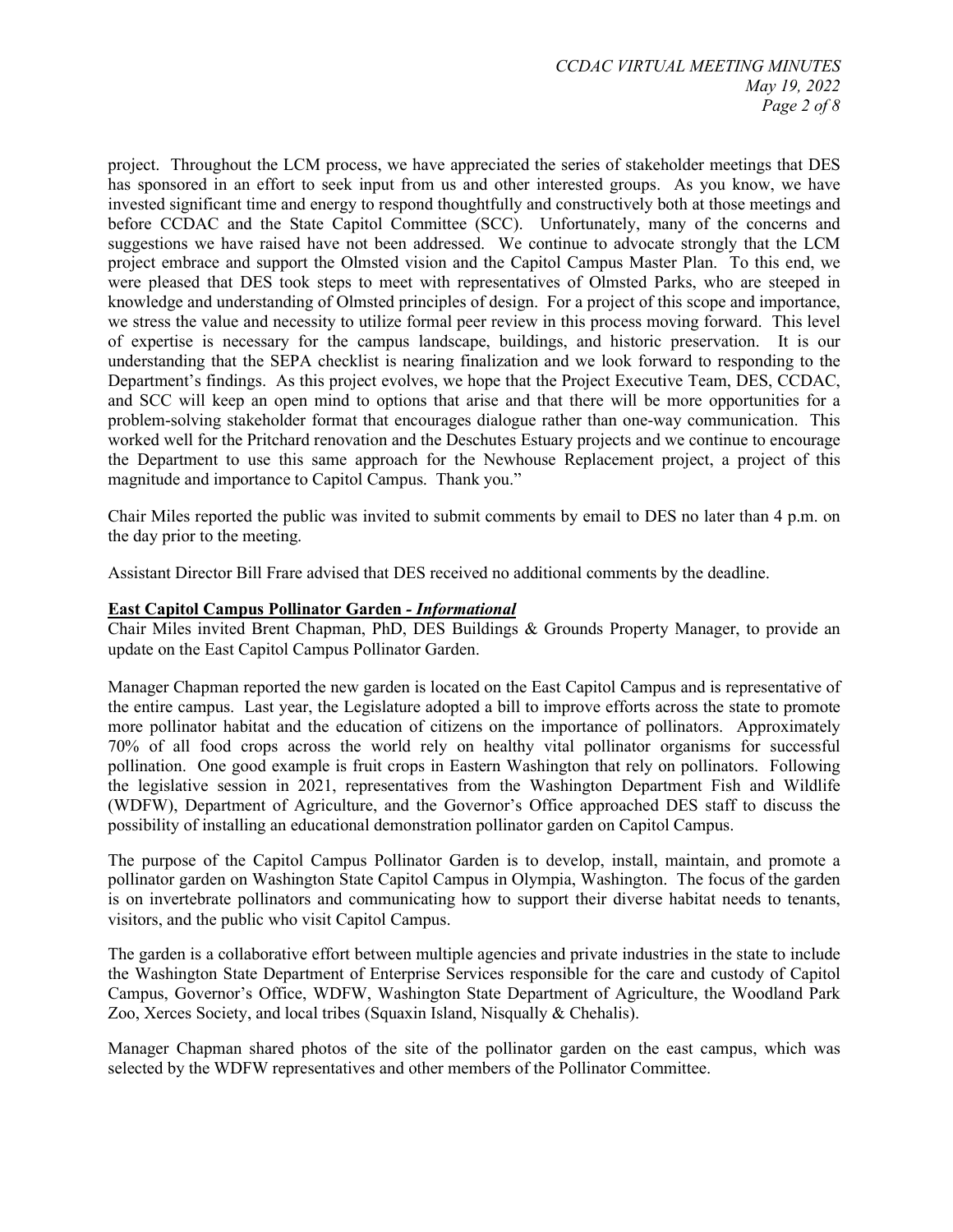The State Legislature provided \$53,000 in funding during the 2022 legislative session for the installation and initial maintenance of the pollinator garden by DES Buildings and Grounds staff.

Development of the garden was initiated in late winter/early spring 2022 with existing soil removed from eight raised concrete planters and replaced with a custom soil mix provided by a local vendor, organic compost, and composted manure from Woodland Park Zoo. All plantings were vetted by s WDFW biologist to ensure appropriateness as pollinator species. Each of the eight raised planters are themed with different interpretive signs for educational and demonstration purposes. The signs will feature QR codes to provide visitors with the ability to visit webpages featuring information on pollinators and how to build a pollinator garden.

DES and WDFW are working on developing a public open house for the new garden sometime during the third week of June, which is National Pollinator Week. Based on the Governor's availability, the date is subject to change.

Chris Jones conveyed support for the effort to attract pollinators to the campus. He asked about the potential for involving the community in the long-term maintenance and management of the planters. Manager Chapman replied that maintenance and management would be an ongoing responsibility by Buildings and Grounds staff with further discussions with partners on the funding for long-term maintenance of the garden. At this time, staff has not identified the source of long-term funding for the garden other than maintenance would be embedded into normal work routines. It is also possible to shift resources for spring plantings as well.

Mr. Jones said the garden presents a good opportunity to engage students. Manager Chapman said one of the goals is coordinating field trips from elementary schools. At this time, the details have not been defined as to how visits to the garden would be integrated within other campus tours. Those opportunities are to be developed moving forward.

Senator Hunt referred to several beehives at the Governor's Residence. He asked whether DES is ensuring the Residence includes pollinator plants and well as on other areas of the campus. Manager Chapman explained that although the garden has been specifically identified as a pollinator garden, the entire campus features pollinator plants. The recent renovation of the Sunken Garden on West Campus includes perennial blooming plants and annuals. Buildings and Grounds are currently planting over 5,000 annuals on West Campus around memorials and south of the Legislative Building, which provides habitat. As part of the legislation, 25% of all new landscapes, where appropriate, must provide for pollinator habitat.

Representative Dolan thanked Manager Chapman for the presentation as many people are worried about bees but are often lack information about bees. She asked whether signage includes any information on how visitors could create pollinator gardens in their yards. Manager Chapman said the eight planters feature different themes with different interpretive signs. One planter focuses on the type of soil for pollinator gardens and another planter features information on recommended plants for local pollinators. The QR codes include more in-depth information on different webpages. He added how existing Mason bees hives installed several years ago would benefit from the garden

## **Legislative Campus Modernization (LCM) Update –** *Informational*

Chair Miles invited LCM Project Director Clarissa Easton to provide the update.

Project Director Easton reported on the attendance of Brent Anderson with Hoffman Construction and Cristine Traber with Miller Hull to provide information on the Newhouse Replacement project.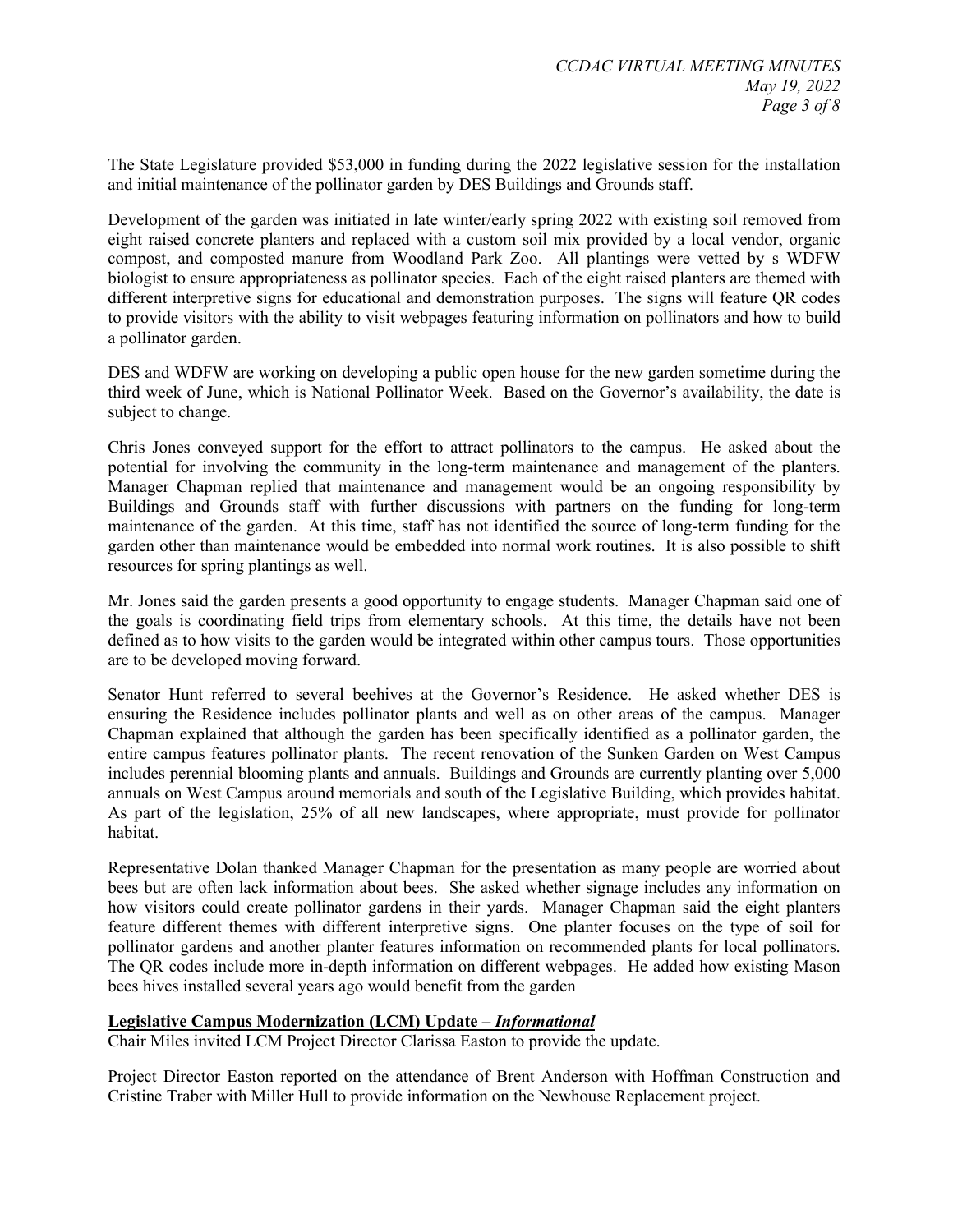Project Director Easton acknowledged the support of DES Buildings and Grounds personnel as the project begins scoping and examining possibilities for extending the Olmsted legacy in the project's new landscape. She acknowledged Rachel Newmann for her feedback as the team pursues the LCM project. The Peer Review Panel serves an important part of the process and she is relying heavily on Manager Chapman for the care and custody of the Capitol Campus landscape. Manger Chapman is working with the project team as it actively solicits volunteers for a Landscape Peer Review Panel. Design development is scheduled to begin soon and the team will rely on the panel to steward landscape design within the context of Olmsted's vision and legacy.

Recent progress includes the issuance of City of Olympia building permits for the modular building. GC/CM partner, Hoffman Construction, is planning to mobilize May 23, 2002 on the Executive Residence parking lot. Coordination to maintain safety and convenient access for employees, visitors, and the trades has been ongoing. The non-project SEPA checklist has been in progress; however, the process was paused to enable coordination with the DES Parking Workgroup. The project team is beginning the A/E selection process for Pritchard and O'Brien projects with Statements of Qualifications due May 25, 2022. The proviso requires selection of the A/E by September 1, 2022. The project budget is \$119 million. The LCM Stakeholder meeting scheduled on May 25, 2022 has been rescheduled due to the lack of responses from landscape architects, which is integral for providing guidance on the Olmsted legacy for the campus.

The project team continues to work on draft documents for recruitment of the GC/CM for the Pritchard and O'Brien Building projects. The alternative public works process of GC/CM affords coordination between the owner, architect, and the GC/CM to take advantage of the delivery method. As Hoffman Construction has assumed much of the work through schematic design on the Newhouse project, DES is seeking a similar partner for the combined Pritchard and O'Brien Buildings project. The advertisement will be released on June 1, 2022 for the GC/CM. The schedule stipulates the GC/CM to be under contract in October 2022 to begin schematic design in late November or early December.

The project team has contended with some financial challenges on the Newhouse project due to recent cost escalation in the construction industry across the country. The team has strived to remain flexible and is considering all options to meet the budget of \$64.5 million for the Newhouse project.

The public art process is under the guidance of Mike Sweney with ArtsWA. The solicitation for artists for the Newhouse project is scheduled for release on May 20, 2022 to ensure the presence of local art within the building, on the site, or within the landscape.

Project Director Easton reported on the status of work by Matt Aalfs on mitigation for the physical building and site history. A recent energetic and positive meeting was held with local representatives of the historic preservation community. The project team is also exploring salvage and reuse of some of the existing building materials from the Newhouse Building. There may be a possibility of reusing some of the construction materials on the site.

Cristine Traber, Miller Hull, provided an update on the status of the Newhouse Building Replacement project. The team completed schematic design on February 28, 2022. Within the next several weeks, design development will begin. Currently, the process is focusing on the transitional zone between the South Capitol Neighborhood Association and West Capitol Campus to ensure scale, proportion, views, and new classical design principles are considered in the creation of a timeless building that will be on the site for many decades. The team is working with BuildingWork on the mitigation component. An inventory of salvage materials was completed from the existing Newhouse Building. Further exercises are underway of the historical and social context of the Press Houses on campus.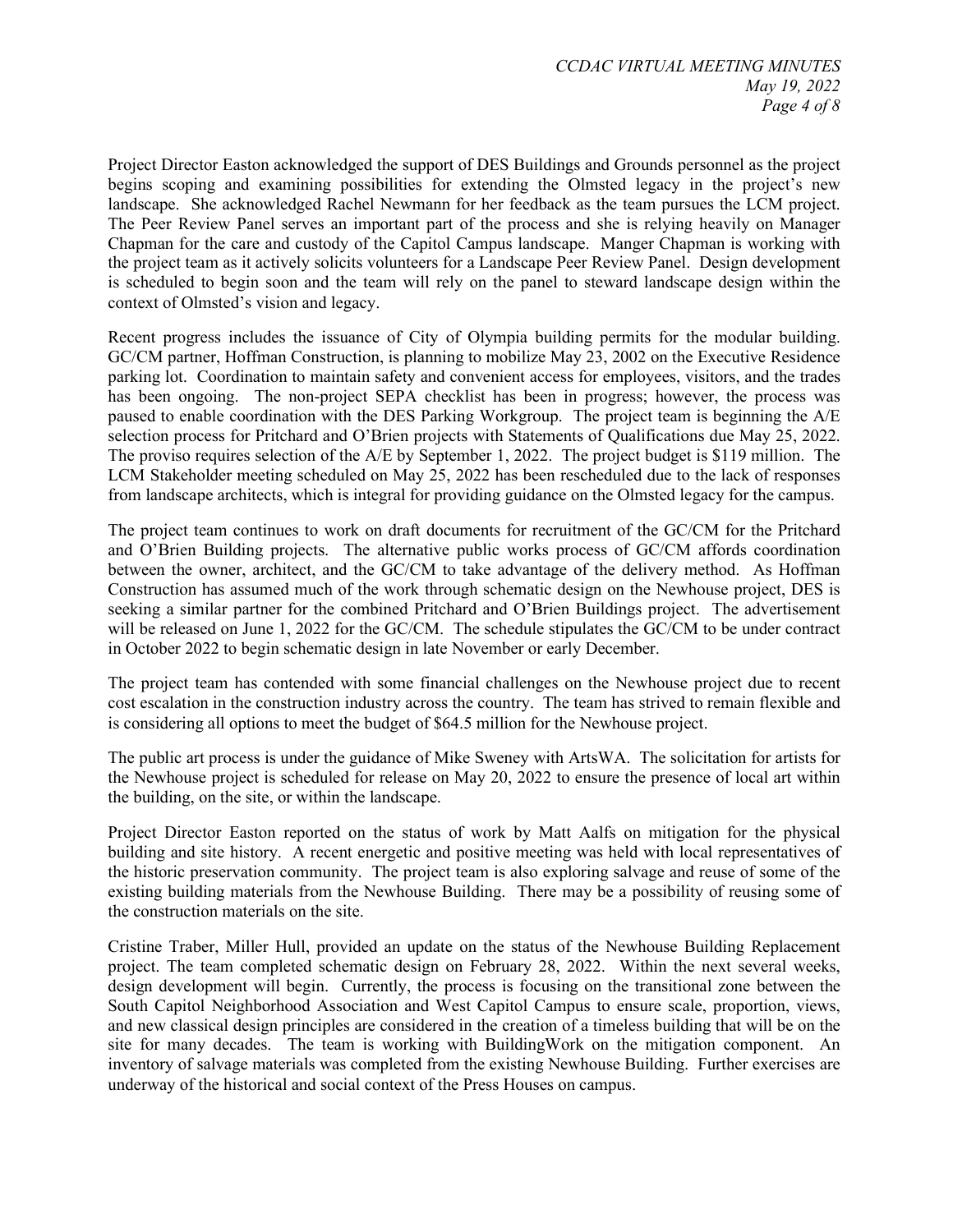The project team is working through the Newhouse Replacement project within the context of the Capitol Campus, Great Lawn, Legislative Building, Pritchard Building, and the neighborhood to the south. The team is exploring the tree canopy in a more realistic interpretation as the project moves forward to design. The team revisited some analyses completed during schematic design involving views and how the new building will help frame and orient visitors on the campus.

During the CCDAC February meeting, members expressed interest in understanding pedestrian access on the site. Ms. Traber displayed a diagram depicting existing pedestrian pathways. The design team will consider existing conditions as it moves forward on project design.

During schematic design, the team explored massing of the building and how it fits within the context of the Cherberg and O'Brien Buildings in terms of depth, relief, scale, and proportion. The next phase of design will continue evaluation of massing strategies for the new building. In terms of building materials, the team is considering the entirety of the campus for design choices for the exterior material pallet, as well as the inspiration of the entire campus. Exploration of the new pallet includes mass timber solutions for interior floor decks, exploring ways to work with local manufacturers for sourcing aggregate precast concrete panels that match with Wilkeson sandstone, potential ways to expose structure, and matching existing coloration of windows and window trim. Other materials under consideration include bronze and brick texture in both hardscape and vertical surfaces of the new building. The team moved away from terra cotta and has refocused on a precast solution for the exterior. The team is focused on matching and not exceeding the scale of the Insurance and Cherberg Buildings and is evaluating placement of the building on the site, grading, building entry, and finished floor elevations.

Ms. Traber displayed and described several images of preliminary landscape plans incorporating existing trees, proposed deciduous trees, proposed conifers, and perennials and groundcover options. Landscape design includes consideration of the overall ground plane, different hardscape options, and shrub layers to match to the greater Olmsted Plan and the 2009 Capitol Campus Master Plan. Criteria have been identified for native plantings, pollinator-friendly species, and plant species recommended by the Olmsted Plan and the 2009 Historic Landscape Preservation Master Plan. The team is working closely with Manager Chapman and the Seattle and Portland Olmsted organizations on tree canopy options, shrub layers, and incorporating pollinator-friendly species to ensure the right plant species are selected for the site.

Ms. Traber shared several graphic elevations of the building and site depicting the building's entry to the street with existing trees and the mature height of those trees over time, an elevation depicting 15<sup>th</sup> Avenue and its relationship to the parking lot, and a copy of the Olmsted Brothers 1928 Plan overlay with historically intended trees shown in 1929. She welcomed questions from members.

Senator Hunt asked whether the new footprint for the building is larger than the existing footprint. Ms. Traber said the new building footprint would be larger than the existing building footprint. Senator Hunt asked how the design of the new building considers workspace changes caused by the pandemic leading to more remote working. Project Director Easton said the issue is frequently addressed. Numerous Senators and Representatives have conveyed the importance of considering space needs for the future. Representatives from Miller Hull, Hoffman Construction, and DES are considering many different options for office programming. Miller Hull is providing state-of-the-art considerations for contemporary interiors. Ms. Traber added that there are several strategies to evaluate moving forward on the design to ensure the building meets the needs for Senate operations and functions. As the process moves forward with different layouts, more information can be shared with the committee.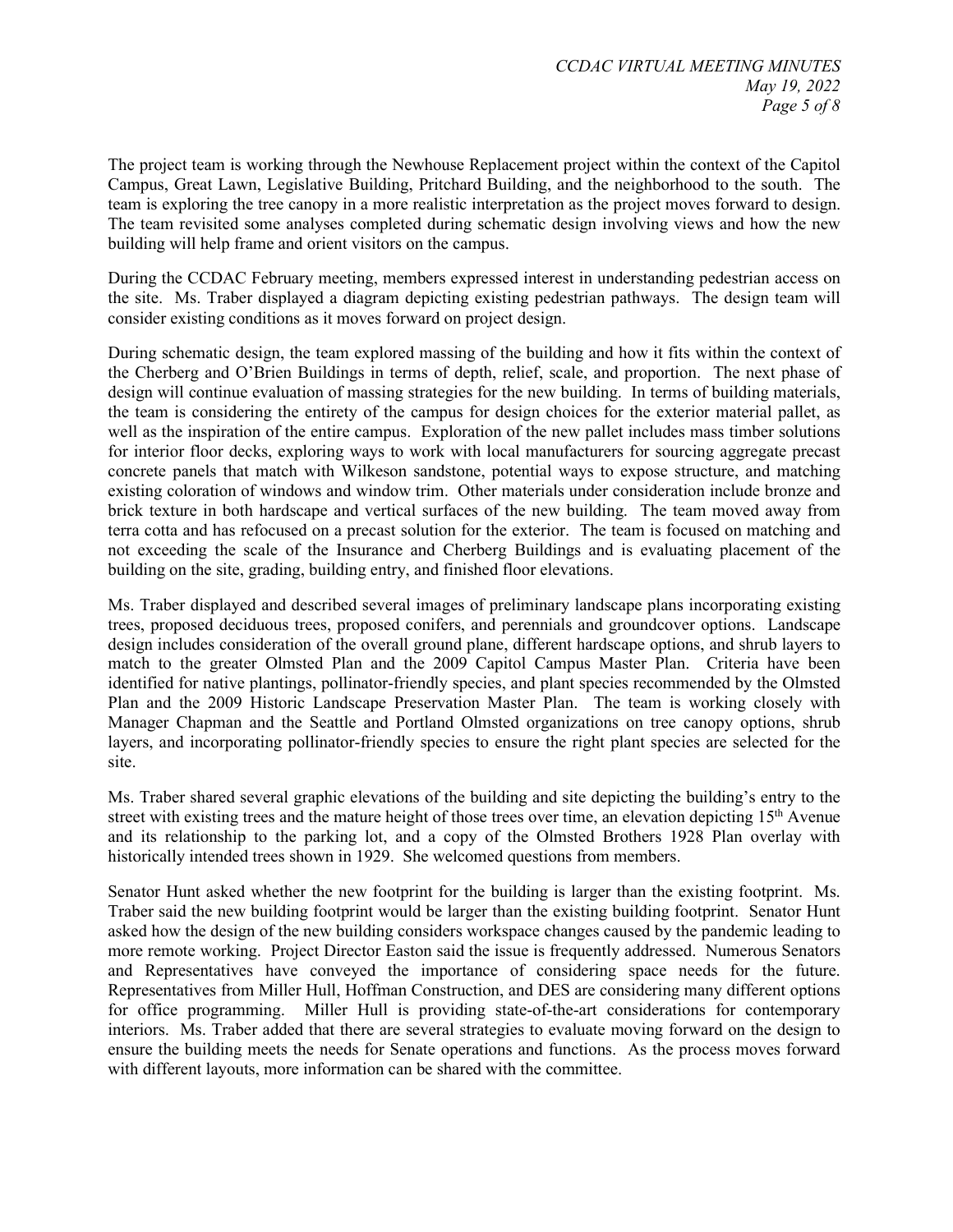Mr. Jones cited the parking lot location to the south of the building and asked whether the area would serve as a drop-off area. Ms. Traber said the current facility is a secure parking area with some access control. The space south of the building is currently designated as a fire lane as the City of Olympia has mentioned the need for a 26-foot wide fire lane along the length of the building. The team will continue to consider a drop-off area for accessibility purposes; however, on the north side of the building off Sid Snyder Street, the potential exists for a drop-off location with ADA ramping. Another location could be off Water Street. At this point, the team has not designated the location for a drop-off zone.

Mr. Jones commented on the emphasis of how the new building serves as an edge between the campus and the neighborhood. He asked about the possibility of moving all parking on the south side of the building to the north and improving the south landscape to align with the Olmsted Plan campus edge. Ms. Traber explained that the south parking lot is constrained. She affirmed the team plans to investigate options with the transportation and landscape teams. During the value engineering exercise, the team was able to reduce the building footprint by 13 feet affording some additional space for additional landscaping and potentially shifting the parking lot closer to the building to gain an increased buffer edge.

Mr. Jones said he is appreciative of the plant selections shared with the committee. The illustrations of the building sections within the landscape were very helpful to reflect the character of the landscape. The plant pallet is useful and alignment with the Olmsted Plan is important. One missing component in addition to the plant selections is the character of the landscape and the richness of the various levels of landscape from the tree canopy to the ground below and how the different plant species contribute to the makeup of a rich layered landscape rather than individual stand-alone plants. He suggested sharing the overall composition of the layered landscape with the community and others to create a better understanding of the landscape design.

Senator Hunt asked whether the plan closes Water Street access with installation of a gate with residents from the neighborhood using Columbia Street to 15<sup>th</sup> to access Water Street. Project Director Easton affirmed that the depiction is the current strategy at this time. The Water Street southwest block would be repurposed for access to secured parking behind the Cherberg Building adjacent to the Pritchard Building and O'Brien Building. Ms. Traber added that the scope would also include installation of temporary barriers on the south edge of Water Street because the street will need to be closed to achieve the required setback from Water Street. Additionally, access control is also planned on the north edge of Water Street. Columbia Street would remain open with the  $15<sup>th</sup>$  connection becoming very important.

Chair Miles referred to the previous committee's discussion on the visual impact of parking areas on the overall campus plan and how parking demand shifts dramatically during the year after the close of each legislative session. He asked whether the team has explored any strategies to convert parking areas for other uses when demand is low. Project Director Easton explained that the issue has been addressed several times. The South Capitol Neighborhood Association offered some suggestions that any security features should be considered when legislative sessions end. At this time, the team has not explored operational issues but acknowledges those issues would be considered. She asked Ann Larson, Director, Government Relations, who is leading some operational issues related to parking to provide an update on the status of efforts to date.

Director Larson shared that many internal discussions are occurring spanning different issues from project-related impacts caused by the modular building and movements and shifting caused by the LCM project, as well as long-term issues. Staff is working through many different alternatives ranging from shuttle buses, improved signage, wayfinding signage, and a series of alternatives to be shared with some campus tenants. The larger strategy will require some additional time as many factors have changed because of the pandemic affecting state employees returning to work. Each legislative session generates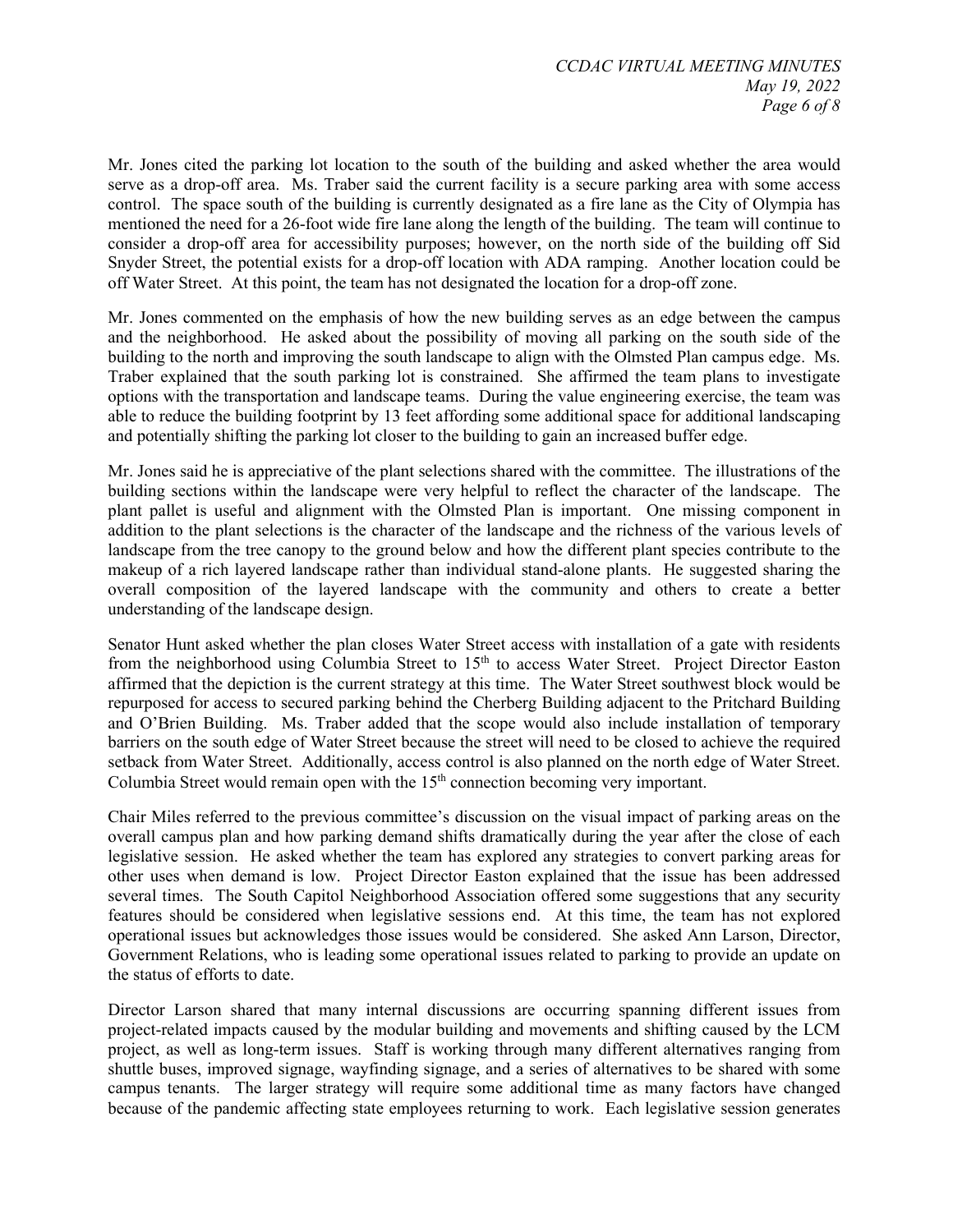pressures from legislative tenants, which likely will remain unchanged. The team will need to explore some creative solutions and alternatives.

Chair Miles offered that the issue is not just operational it is a design issue as well. He encouraged the design and construction team to consider alternative ways to convert parking areas for multiple uses during different times of the year. Additionally, the overall legacy of the landscape design of the Olmsted Brothers and the sense of hierarchy of both planting materials and circulation paths are important to the Olmsted landscape design approach. He reiterated the request by Mr. Jones that it should be considered as design development moves forward on the landscape plan. He asked whether the GC/CM has considered early release of bid packages to help mitigate escalating costs in the construction industry.

Brent Anderson, Hoffman Construction, replied that it would be important to mitigate cost escalations. The prime targets for early bid packages could include electrical and mechanical gear to lock in price and schedule.

Representative Dolan asked for examples as to how parking lots could be modified for other types of functions. Chair Miles cited examples of farmers markets and outdoor play space.

Project Director Easton acknowledged some chat comments submitted by Senator Hunt regarding the next meeting.

Chair Miles thanked Project Director Easton and the project team for the excellent update.

#### **Executive Residence Security Improvements –** *Informational*

Chair Miles invited Matt Jones, Assistant Director, DES Campus Security & Visitor Services, and Bob Willyerd, DES FPS Planning and Project Delivery, to provide an update on Executive Residence Security Improvements project.

Assistant Director Jones reported the biennial budget included funding for security improvements for the Executive Residence. One project is for video surveillance and lighting. The second project is for fencing, gates, and bollards. The second project is currently under design.

Over the last several years, an increase in unauthorized entries/breaches has occurred on the grounds of the Executive Residence. On January 6, 2022, a group of armed individuals gained unlawful entry onto the residence grounds and was able to reach the front door of the residence. Since then, DES has mitigated some of the risks; however, the project supports security mitigation of unlawful entry into the grounds.

The enhancements include new embassy-style fencing, high-speed crash-rated gates, bollards at the driveway entry, an increase in the number and types of video surveillance cameras, and lighting around the perimeter.

Assistant Director Jones shared a photograph of embassy-style fencing. The 10-foot fence articulates at the top facing outward with gates integrated into the fence design surrounding the entire perimeter of the property. The property is currently fenced with a six-foot wrought-iron style fencing on the east and north sides and chain link fencing on the west and south sides. The new fencing enhances the security and safety of the residents and is considered anti-climb style fencing. He invited questions from members.

Mr. Jones noted that often the aesthetics and security are not always in alignment while recognizing the importance of security for the residence. He asked whether any discussions or strategies have been identified to mitigate the visual aesthetics of security measures, such as gates and fencing. Assistant